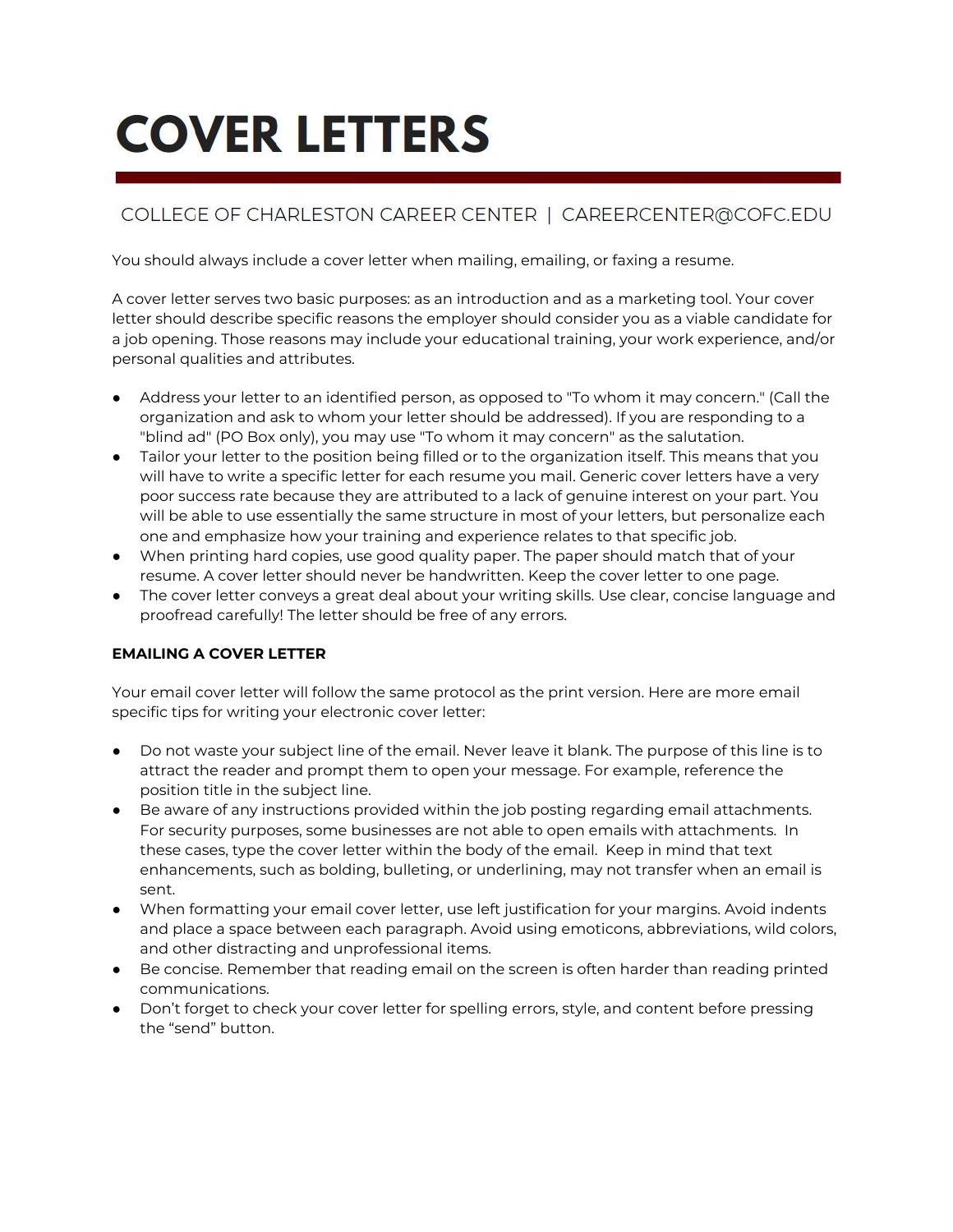#### COVER LETTER OUTLINE

Include the same name and contact header as that used on your resume. Date (Space down four spaces) Ms. Betty Wilson Director of Recruiting Jefferson Industries, Inc. 1234 Broad Parkway Greenville, SC 29602

#### Dear Ms. Wilson:

The opening paragraph should state why you are writing and why you are interested in the organization. If you are writing a letter of application, you should name the position for which you are applying and tell the employer how you became aware of the position. A letter of inquiry should provide evidence of your career-mindedness; it helps to refer to specific job functions, if not the job title. If you were referred to the employer by another person, this is the best place to mention that person's name, and point out that he or she suggested you write.

The middle paragraph is where you highlight specific skills you possess that are relevant to the job or employer. This paragraph should strongly outline your strengths for the position and your motives for seeking employment with this organization. Remember to be concise and give specific examples of your skills. If you have qualifications noted on your resume, this is the opportunity to discuss how they relate to this particular position or employer, but do not just repeat information that is on your resume.

The closing paragraph states what you will do next (such as calling to arrange an interview at the employer's convenience), or what you would like the recipient of the letter to do next. An assertive statement explaining what you plan to do and what you hope the employer will do is harder to ignore than a vague request for consideration. Also, here is where you thank the employer for considering you for this position.

#### Sincerely,

(Space down four spaces and sign your name here)

Your Name Typed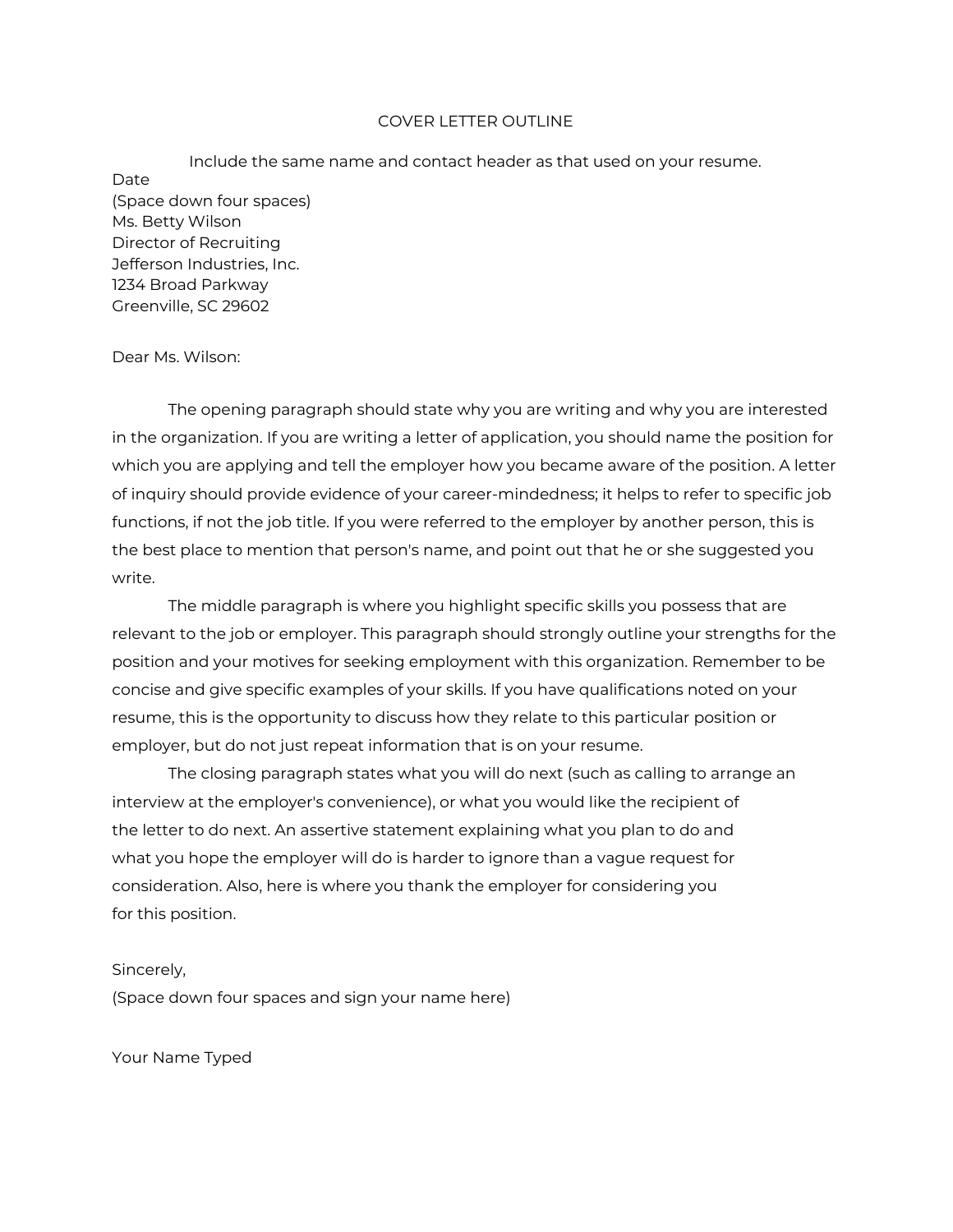## SAMPLE COVER LETTER Name Number | Email | Charleston, SC 29407

May 5, 2020

Mr. Kendall Smith All for Democracy Organization 1 Columbia Avenue North Charleston, SC 55565

#### Dear Mr. Smith:

I am writing to express my interest in a summer internship with All for Democracy Organization. Currently, I am a sophomore at the College of Charleston double majoring in Political Science and Business Administration. I would very much appreciate an opportunity to further my skills and knowledge in the non-profit sector. All for Democracy Organization has an excellent reputation for its work in promoting the voting process, and I am confident that my academic background, combined with my personal experience, will be beneficial to your work environment.

As a member of the Student Government Association (SGA) at the College of Charleston, I gained valuable experience working with people from diverse backgrounds. The SGA has also given me the opportunity to work in a political body on a small scale, learning the different processes in a government setting. These experiences will undoubtedly help me work well with your organization in promoting the voting process. In addition, my involvement with many extracurricular groups while maintaining high grades, has provided me with the confidence that I can handle multiple responsibilities and successfully meet deadlines.

My background and experience, combined with my eagerness to learn more about the non-profit sector, make me well-suited for an internship with your organization. I would greatly appreciate the opportunity to meet you in person to discuss internship opportunities. Please feel free to call me at 555.555.1234 or email me at [student@email.com](mailto:student@email.com).

Thank you very much for your time and consideration. I look forward to hearing from you soon.

Sincerely,

Dawn Donaldson